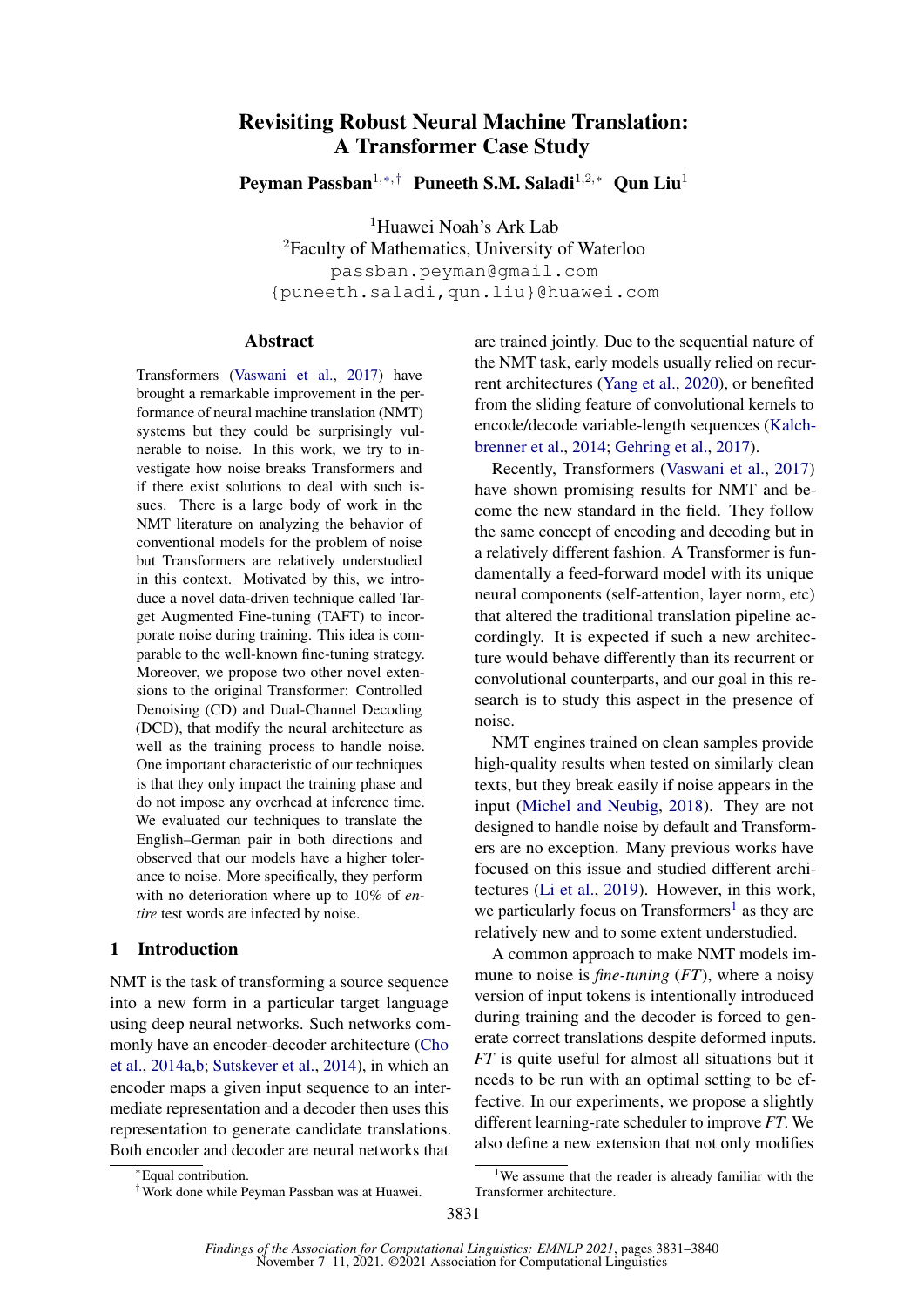input words but also adds complementary tokens to the target side. We refer to this extension as *Target Augmented Fine-Tuning* (*TAFT*), which is the first contribution of this paper.

In our study, we realized that data augmentation techniques (*FT* and *TAFT*) might not be sufficient enough and we need a compatible training process and neural architecture to deal with noise. Therefore, we propose *Controlled Denoising* (*CD*) whereby noise is added to source sequences during training and the encoder is supposed to fix noisy words before feeding the decoder. This approach is implemented via an auxiliary loss function and is similar to adversarial training. *CD* is our second contribution.

*CD* only takes care of noise on the encoder side. We also propose a *Dual-Channel Decoding* (*DCD*) strategy to study what happens if the decoder is also informed about the input noise. *DCD* supports multi-tasking through a 2-channel decoder that samples target tokens and corrects noisy input words simultaneously. This form of fusing translation knowledge with noise-related information has led to interesting results in our experiments. *DCD* is the third and last contribution of this work.

The remainder of the paper is organised as follows: We first review previously reported solutions for the problem of noise in NMT in Section [2.](#page-1-0) Then, we present details of our methods and the intuition behind them in Section [3.](#page-2-0) To validate our methods, we report experimental results in Section [4.](#page-4-0) Finally, we conclude the paper and discuss possible future directions in Section [5.](#page-7-0)

## <span id="page-1-0"></span>2 Related Work

Fine-tuning (*FT*) is one of the most straightforward and reliable techniques to protect NMT systems from noise. [Berard et al.](#page-8-4) [\(2019\)](#page-8-4), [Dabre and Sumita](#page-8-5) [\(2019\)](#page-8-5), and [Helcl et al.](#page-8-6) [\(2019\)](#page-8-6) studied its impact and showed how it needs to be utilized to boost NMT quality.

Adversarial training is another common solution to build noise-robust models. [Cheng et al.](#page-8-7) [\(2019\)](#page-8-7) proposed a gradient-based method to construct adversarial examples for both source and target samples. Source-side inputs are supposed to attack the model while adversarial target inputs help defend the translation model. In their model, a candidate word is replaced with its semantically-close peer to introduce noise. This way, the neural engine visits different forms of the same sample, which extends

its generalization. In other words, the network is trained to deliver the same, consistent functionality even though it is fed with different forms of a sample. Although this strategy showed promising results, in our setting we replace input words with *real* noisy candidates instead of synonyms or semantically-related peers. We find this way of adding noise more realistic and closer to real-world scenarios.

[Karpukhin et al.](#page-8-8) [\(2019\)](#page-8-8) experimented another idea by generating adversarial examples using synthetic noise. Their proposed architecture relies on Transformers but the encoder is equipped with a character-based convolutional model [\(Kim et al.,](#page-9-5) [2016\)](#page-9-5). This work is one of the few attempts that studied Transformers' behaviour in the presence of noise. However, their results are based on relatively small datasets. We know that NMT models' performance could change proportionally with a change in the size of training sets. Therefore, we used larger datasets in our experiments.

The application of adversarial training is not limited to the aforementioned examples. [Cheng](#page-8-9) [et al.](#page-8-9) [\(2018\)](#page-8-9) defined additional loss functions which force the encoder and decoder to ignore perturbations and generate clean outputs. This idea is similar to our *CD* approach, but the underlying architecture is different. [Cheng et al.](#page-8-9) [\(2018\)](#page-8-9) only reported results on recurrent NMT models.

Providing better representations is as important as designing tailored training strategies for noiserobust models. A group of researchers focused on how different segmentation schemes and encoding techniques can play a role. [Sennrich et al.](#page-9-6) [\(2016\)](#page-9-6) and [Michel and Neubig](#page-9-3) [\(2018\)](#page-9-3) showed that subwords are better alternatives than surface forms (words) to handle perturbations and outof-vocabulary words. [Belinkov and Bisk](#page-8-10) [\(2018\)](#page-8-10) comprehensively studied this by using different character- and subword-based representations in different architectures. [Sakaguchi et al.](#page-9-7) [\(2017\)](#page-9-7) also carried out a similar investigation where they proposed a new encoding that is invariant to the order of characters.

Besides these approaches, translating noisy inputs can be viewed as a two-pass process performed via two connected neural networks. The first one acts as a monolingual translator to correct noisy inputs and the second one is an engine that consumes denoised sequences to generate clean translations [\(Sun and Jiang,](#page-9-8) [2019;](#page-9-8) [Zhou et al.,](#page-9-9) [2019\)](#page-9-9). This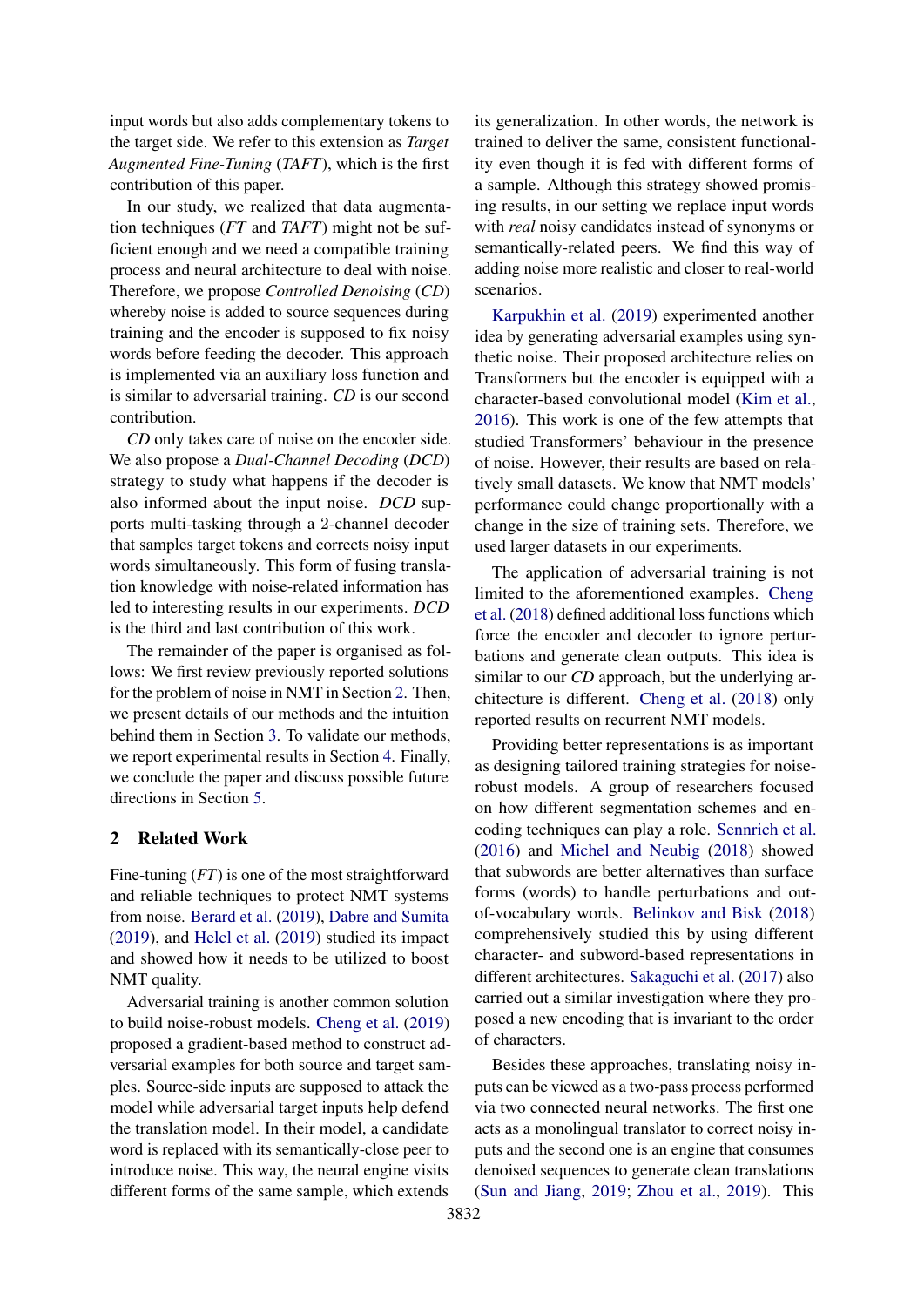idea can be implemented as an end-to-end, differentiable solution or as a pipeline, but it should be noted that such a mechanism could be hard to deploy or slow(er) to run in practice.

# <span id="page-2-0"></span>3 Methodology

This section covers details of our proposed methods. *FT* is a well-known technique so we skip its details and only focus on *TAFT*, our own extension of it (Section [3.1\)](#page-2-1). Besides *FT* and *TAFT* that leverage data, we introduce *CD* (Section [3.2\)](#page-2-2) and *DCD* (Section [3.3\)](#page-3-0), which modify the training procedure as well as the neural architecture of Transformers.

#### <span id="page-2-1"></span>3.1 Fine-Tuning Transformers

*FT* simply exposes an already-trained translation engine to noise during training in the hope of extending its coverage at test time. This simple idea is quite effective, but it requires to be run with an optimal setting, e.g. the type/amount of noise added to the training set directly impacts performance. It is also crucial to find an optimal number of iterations. Overrunning *FT* could hurt quality and be as costly as training a new model, and running it for an insignificant number of iterations might not be enough to reveal its power. Clearly, a better choice of these hyper-parameters leads to better results, but in addition to this empirical side of *FT*, we realized that it can be boosted even more via a simple modification.

*FT* only alters source sequences. In our extension (*TAFT*), we change the target side as well by appending clean versions of perturbed source words to the target sequence. Table [1](#page-2-3) provides an example for this form of data augmentation. An ordinary model works with clean forms of source and target tokens, as shown in the first block. The second source word 'anderen' is randomly selected to be substituted with its noisy version '*andare*. In *FT*, a source sequence including this noisy form (or its preprocessed version) is sent to the translation engine but the target sequence remains untouched. *TAFT* works with a slightly different data format where the source sequence includes the noisy input and at the same time its clean version (namely 'anderen') is appended to the original target sequence. With this simple technique, the NMT model is forced to generate translations, spot noisy source tokens, and correct them all together. This could be considered as an implicit form of multitasking without changing the neural architecture.

<span id="page-2-3"></span>

| Original                                                                                             |
|------------------------------------------------------------------------------------------------------|
| alle anderen waren anderer meinung.                                                                  |
| all of the others were of a different opinion.                                                       |
| FT                                                                                                   |
| alle $and @ @ are waren anderer meinung.$                                                            |
| all of the others were of a different opinion.                                                       |
| <b>TAFT</b>                                                                                          |
| alle and $@@@$ are waren anderer meinung.<br>all of the others were of a different opinion . anderen |

Table 1: How *FT* and *TAFT* process training examples. Noise is added to the boldfaced word. This example is selected from our German→English corpus. In each block, the first sequence is from the source and the second sequence is from the target side. Sequences are pre-processed and tokenized.

The fusion of translation and correction knowledge on the decoder side seems to be useful (see our experimental results in Tables [3](#page-7-1) and [4\)](#page-7-2).

It should be noted that at test time in *TAFT*, the engine only generates tokens of the target sequence, i.e. it stops decoding as soon as it visits the end of the target sequence. Generating target tokens together with clean source words is a training-time technique to improve the robustness of the model. Therefore, this extension does not slow down the model or change anything about it at inference. Moreover, if any segmentation scheme such as byte-pair encoding (*bpe*) [\(Sennrich et al.,](#page-9-6) [2016\)](#page-9-6) is applied to input words during preprocessing, the noisy form also needs to be preprocessed accordingly. The same rule applies to the clean form appended to the target sequence too, namely it needs to follow the segmentation scheme of the target side. In Table [1,](#page-2-3) the noisy form '*andare*' is segmented into '*and@@*' and '*are*' via the source-side *bpe* model and the correct form 'anderen' is appended as is because the target *bpe* model was able to recognize it as an existing entry.

#### <span id="page-2-2"></span>3.2 Controlled Denoising

*FT* and *TAFT* have no control over the encoder's output, and it is assumed that the decoder alone is powerful enough to handle representations of noisy inputs and deliver correct translations. This assumption might fail in practice, so we place a filter after the encoder to purify source representations before sending them to the decoder. We refer to this process as *Controlled Denoising* (*CD*).

The idea behind *CD* is to force the encoder to correct its noisy representations. To implement this mechanism, we accompany the main encoder (the one that is connected to the decoder) with an auxil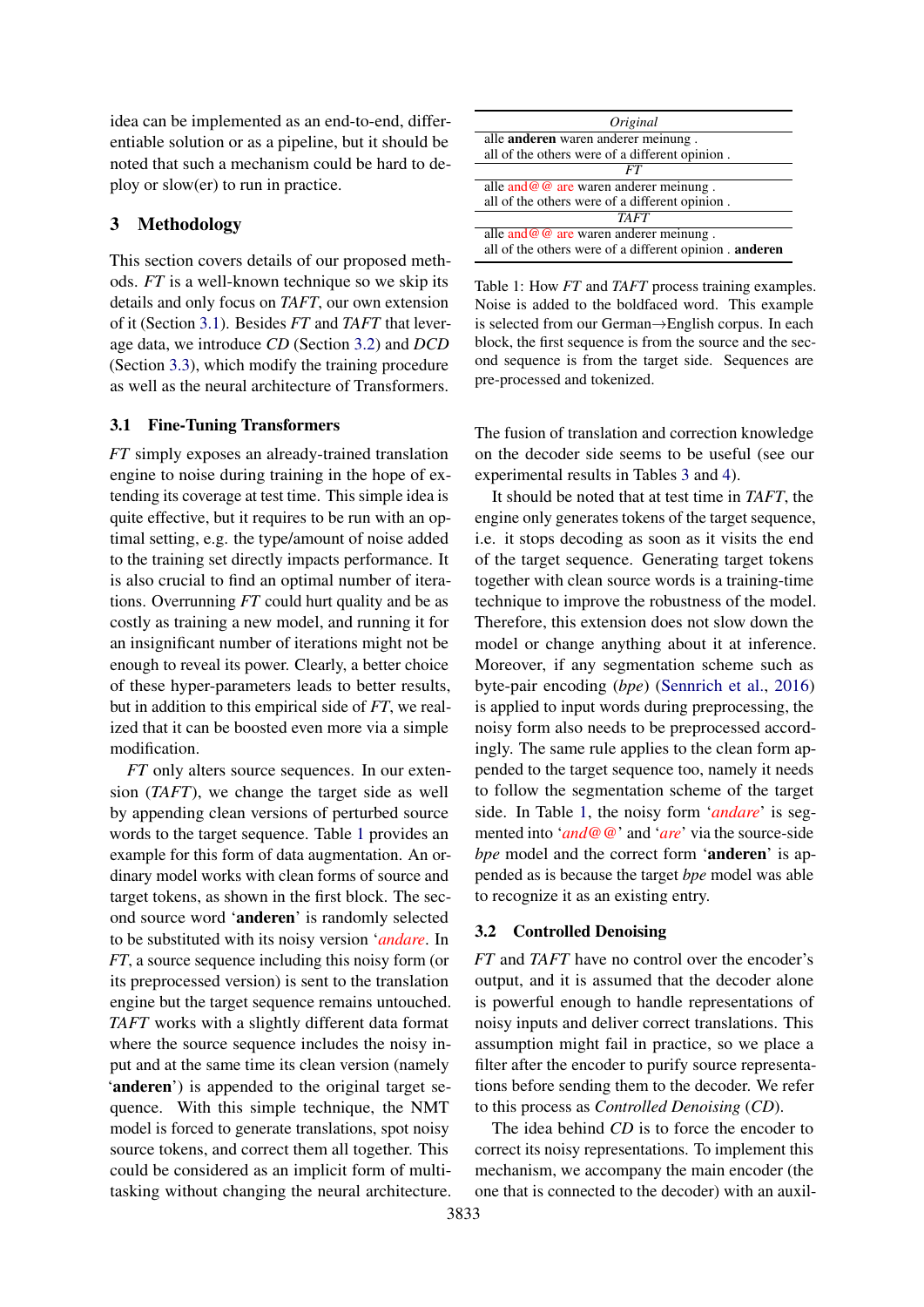iary, pre-trained encoder. These two encoders have an identical architecture and work with the same vocabulary. The main encoder consumes sequences that may include noisy tokens but the auxiliary one is always fed with clean sequences. These two encoders meet before the first layer of the decoder to ensure they both generate the same representations regardless of any discrepancies that may occur in their input. If there appears a noisy token in the input of the main encoder its output would differ from that of the auxiliary one. Therefore, we match the output of these two encoders via a loss function to ensure the main encoder is able to handle/ignore the input noise.

In the absence of noise, the main encoder mimics the auxiliary encoder, but when noise is added the main encoder's outputs may deviate from expected ones. The loss function in between the two encoders helps the main encoder correct itself and push its outputs closer to clean representations (auxiliary encoder's outputs). This architecture is illustrated in Figure [1.](#page-3-1)

<span id="page-3-1"></span>

Figure 1: The *CD* architecture.  $S_j^i$  is the *j*-th token of the *i*-th sequence whose perturbed form is  $N_j^i$ . REP<sub>mn</sub> and  $REP_{ax}$  show the representations of the input sequences generated by the *main* and *auxiliary* encoders, respectively. These two representations are compared to each other via a loss function (denoted with  $Q$ ) to ensure that the main encoder is able to handle noisy inputs.

Conventional recurrent and convolutional encoders usually squeeze the representation of the input sequence into a single vector, but Transformers due to their non-recurrent architecture perform differently and instead generate s vectors if the input sequence consists of s tokens. This makes the comparison between outputs of the main and auxiliary encoders challenging. Because, when an input sequence is perturbed with noise the length of

the noisy sequence could vary from the clean one, e.g. one token can be added/dropped or the noisy token can be decomposed into multiple units via *bpe* (as shown in Table [1\)](#page-2-3). In such cases, the shape of encoders' outputs does not even match and a vector-to-vector comparison is impossible. To handle these issues, we learn a dedicated representation for *the entire input sequence*, so comparing outputs would be straightforward. We do this form of sequence modelling by following the same idea proposed for the CLS token in [Devlin et al.](#page-8-11) [\(2019\)](#page-8-11). We refer to this sequence-level representation as REP in our setting.

In Figure [1,](#page-3-1) the inputs to the main and auxiliary encoders are  $[S_1^i, N_2^i, S_3^i, S_4^i]$  and  $[S_1^i, S_2^i, S_3^i, S_4^i]$ , respectively, and their sequence-level representations are  $REP_{mn}$  and  $REP_{ax}$ . If our Transformer encoder is fed with s tokens it returns  $s + 1$  vectors with the last one being REP. This token is only used for comparison purposes between encoders and is not sent to the decoder.

To train our models with *CD*, we extend the original translation loss  $(\mathcal{L}_{tr})$  with an additional term,  $\mathcal{L}_{CD}$ , as defined in Equation [1:](#page-3-2)

<span id="page-3-2"></span>
$$
\mathcal{L} = \alpha \mathcal{L}_{tr} + \beta \mathcal{L}_{CD}
$$

$$
\mathcal{L}_{CD} = \sum_{i} \text{MSE}(\text{REF}_{mn}^{i}, \text{REF}_{ax}^{i})
$$
(1)

where MSE() is the mean-square error and  $REF^{i}_{mn}$ and  $\text{REF}_{ax}^{i}$  are the sequence-level representations of the i-th training sequence generated by our two encoders.  $\alpha$  and  $\beta$  are weights to adjust the contribution of each loss function in the training process. Check Section [4](#page-4-0) for their values.

As previously mentioned, the auxiliary encoder is a pre-trained model (trained on the clean/original sentences of the same dataset with an identical vocabulary set and architecture as the main encoder) and is only used to generate reference representations for the main encoder, so its parameters are not updated during training and only main encoder and decoder's parameters are impacted in the backpropagation phase. It should also be noted that the auxiliary encoder is used during training and is decoupled later for inference. Therefore, the size of the final model and inference time remain the same as in the original Transformer.

#### <span id="page-3-0"></span>3.3 Dual-Channel Decoding

This approach relies on the idea of data augmentation and multi-tasking, and tries to break down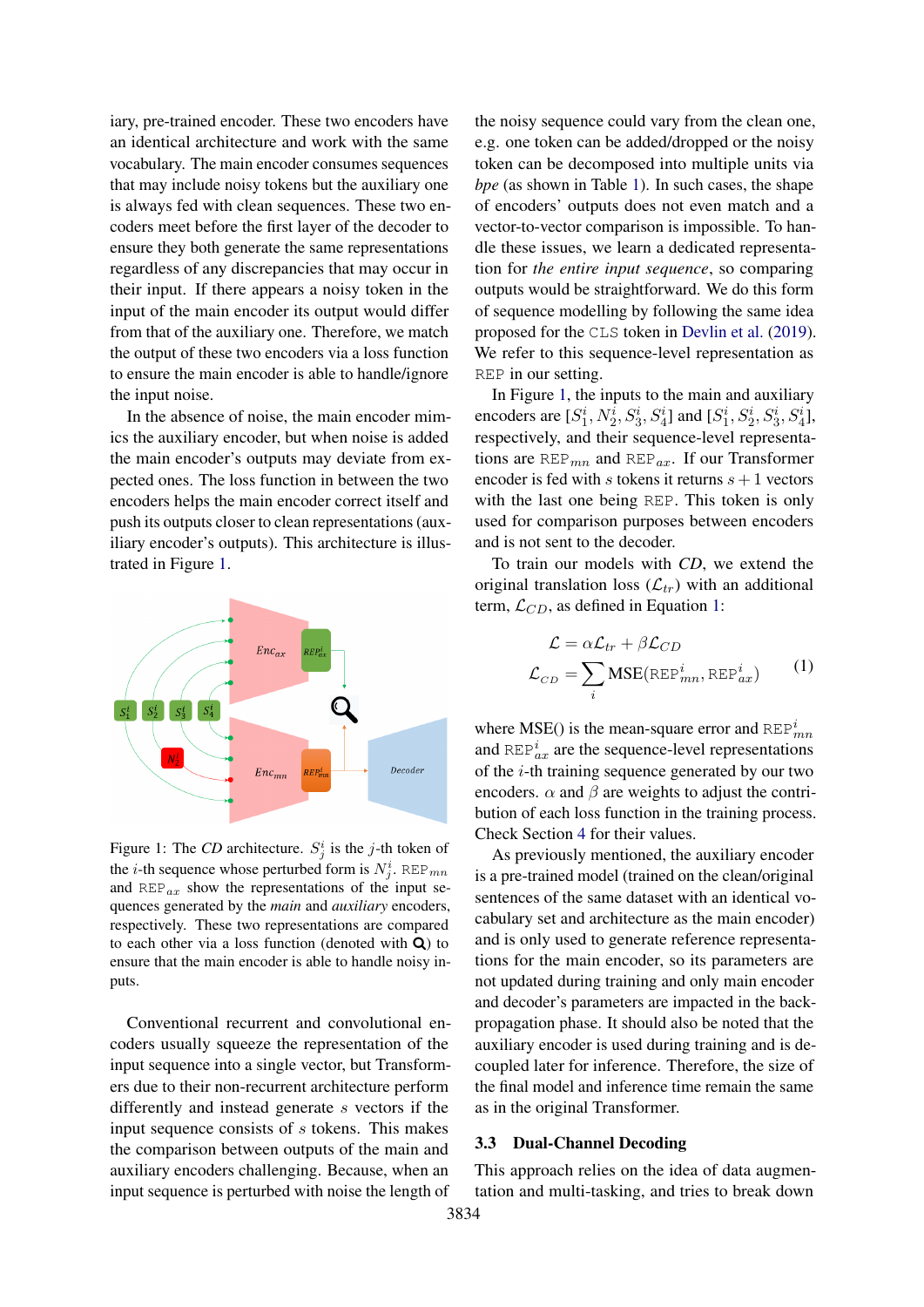noise-robust NMT into two tasks of *denoising* and *translation*. Our *DCD* architecture has two decoder channels: One for generating the rectified noisy tokens  $(D_{dn})$  detected in the input sequence and the other one  $(D_{tr})$  for actual translations. The extra task defined in addition to translation is meant to guide the decoder by providing richer information and make it robust against input noise. This architecture is illustrated in Figure [2.](#page-4-1)

<span id="page-4-1"></span>

Figure 2: The DCD architecture.  $D_{dn}$  generates  $[S_1^i, S_3^i]$  whcih are the clean version of noisy tokens on the input side and  $D_{tr}$  samples t tokens from the target vocabulary to generate the final translation  $[T_1^i, ..., T_t^i]$ . The decoder has l layers where  $(l - 1)$  of them are shared.

The original Transformer decoder has *l* layers. In our *DCD* extension, the first  $l - 1$  layers are shared in between two tasks, but the last layer has dedicated components for each.  $D_{dn}$  is a unique decoder layer that is responsible to generate clean forms of any noisy token that can appear in the input, e.g. in Figure [2](#page-4-1) the first  $(N_1^i)$  and third  $(N_3^i)$ tokens are perturbed so  $D_{dn}$  generates  $S_1^i$  and  $S_3^i$ (their clean versions) as its output.  $D_{dn}$  is trained via a dedicated loss function  $(\mathcal{L}_{dn})$  designed for this task. On the other side,  $D_{tr}$  is another decoder layer that shares no parameter with  $D_{dn}$ . This layer is placed over the decoder's lexicon and samples target words to generate the final translation. This layer is connected to  $\mathcal{L}_{tr}$  to penalize incorrect translations. In this setting, the final loss function is a composition of two losses, as defined in Equation [2:](#page-4-2)

$$
\mathcal{L} = \alpha \mathcal{L}_{tr} + \beta \mathcal{L}_{dn} \tag{2}
$$

<span id="page-4-2"></span>The main purpose of having such a semi-shared architecture for each task is to benefit from the power of multi-tasking. Both  $D_{tr}$  and  $D_{dn}$  are triggered with a mixture of information about translation and denoising provided by the first  $l - 1$  layers of the decoder; then they use their dedicated modules/parameters to generate different outputs for their particular task. Similar to *CD*, this technique is also employed during training and at inference we do not require  $D_{dn}$ . This should ensure similar

memory consumption and inference speed as the vanilla Transformer model.

## <span id="page-4-0"></span>4 Experimental Study

Datasets To evaluate our models, we trained engines to translate the English–German (En–De) pair in both directions. In the interest of fair comparisons, we used the same datasets as the original Transformer [\(Vaswani et al.,](#page-9-0) [2017\)](#page-9-0), so our training set is the  $WMT-14$  dataset<sup>[2](#page-4-3)</sup> with 4.5M parallel sentences and for development and test sets we used newstest-13 and newstest-14, respectively.

Nowadays, almost all state-of-the-art NMT models rely on subwords. We also followed the same tradition and preprocessed the target side of our datasets with *bpe* [\(Sennrich et al.,](#page-9-6) [2016\)](#page-9-6). For the source side, we used different segmentation schemes with different granularities as we are studying the impact of noisy inputs. Our source tokens can appear in surface forms (words) or can be segmented into *bpe* tokens or oven characters. We refer to these settings as *word2bpe*, *bpe2bpe*, and *char2bpe*, respectively.

The size of the lexicon generated by our *bpe* model also matches the setting proposed for the original Transformer model [\(Vaswani et al.,](#page-9-0) [2017\)](#page-9-0). For the *word2bpe* setting, we keep the top 48K frequent words for each English and German sides and ignore the rest by substituting with a special UNK token. This configuration is learned through an empirical study to maximize translation quality.

Hyper-parameters We carried out multiple experiments to study how each of *word2bpe*, *bpe2bpe*, and *char2bpe* settings react in conjunction with our models and what values should be used for hyper-parameters.

In these experiments, we did not change the neural architecture for the *FT* and *TAFT* models and only trained translation engines with augmented datasets. We realized that fine-tuning can be improved if we slightly change the learningrate scheduling. The original Transformer uses the Noam scheduling [\(Vaswani et al.,](#page-9-0) [2017\)](#page-9-0) that employs a linear warm-up strategy followed by a decaying function. We changed it to a simple exponential staircase decay with an initial learning rate of 0.001 and a decay rate of 0.5 after every 5, 000

<span id="page-4-3"></span><sup>2</sup>[http://statmt.org/wmt14/](http://statmt.org/wmt14/translation-task.html) [translation-task.html](http://statmt.org/wmt14/translation-task.html)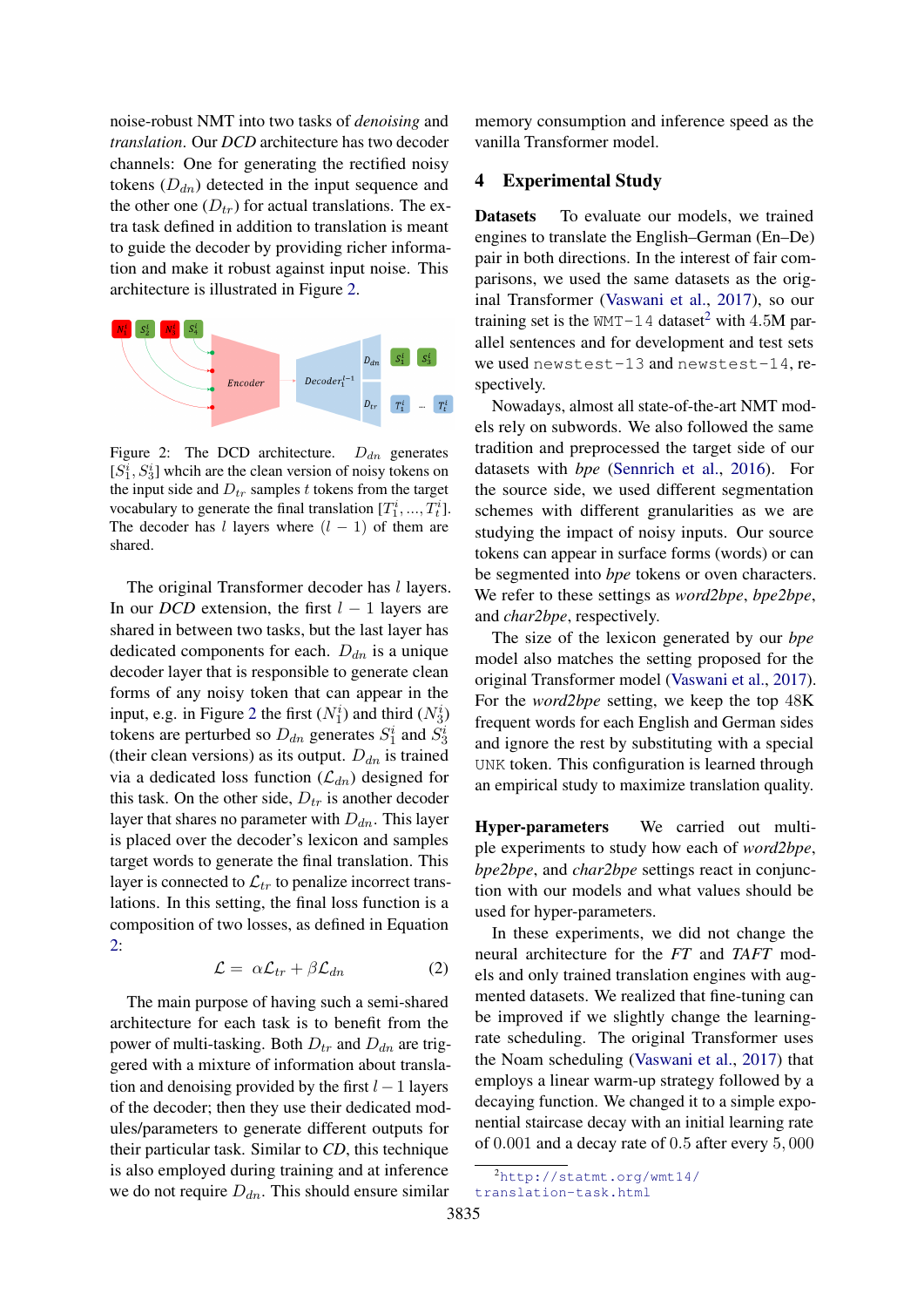steps.

As our translation engines are already trained and we only need to fine-tune them, we can ignore the warm-up strategy. We can start from a nonzero value and carefully decrease the learning rate until models converge. We fine-tune all our models for 50, 000 steps with this scheduler. Figure [3](#page-5-0) illustrates the difference between Noam and our scheduler.

<span id="page-5-0"></span>

Figure 3: Comparing Noam to our custom learning rate scheduler. The *y* axis represents the learning rate and the *x* axis shows the number of steps.

Apart from *char2bpe* that uses the batch size of 12, 288, all other settings process 4, 096 tokens in each batch. *char2bpe* is a character-based model and the more characters it processes, the better performance it gains. We set  $\alpha$  and  $\beta$  (loss weights) to [0.75, 0.25] and [0.9, 0.1] for *CD* and *DCD*, respectively. Our models are trained using Adam [\(Kingma and Ba,](#page-9-10) [2014\)](#page-9-10). If the value of any other hyper-parameter (such as the embedding dimension etc) is not clearly mentioned in the paper that means we use the original value of it proposed by [Vaswani](#page-9-0) [et al.](#page-9-0) [\(2017\)](#page-9-0).

#### 4.1 Introducing Noise

To train/test our engines, we need to perturb source sentences by injecting noise. A noisy word can be created by adding, dropping, or replacing a character in a word or by imposing any other deformations [\(Cheng et al.,](#page-8-9) [2018;](#page-8-9) [Michel and Neubig,](#page-9-3) [2018\)](#page-9-3). However, all these techniques artificially produce new forms that might not necessarily reflect real-world noise. We thus use a particular type of noise which is known as *natural noise* in the literature [\(Belinkov and Bisk,](#page-8-10) [2018\)](#page-8-10). This form is an error that can naturally appear in any text. Re-searchers collected lists<sup>[3](#page-5-1)</sup> of frequently-occurring

mistakes/typos in different languages from existing corpora and made them available. In our experiments, we randomly pick a candidate word and retrieve its noisy version from the aforementioned lists. This way we could ensure that our noisy dataset is representative of what we may encounter in real life.

To create our training sets, we randomly select 50% of *sentences* to perturb with noise. We only destroy one word in each sentence. Noise is added to surface forms, so if the neural encoder is designed to work with a different granularity, all necessary preprocessing steps are applied accordingly, e.g. in Table [1,](#page-2-3) first the candidate word (anderen) is perturbed (*andare*), then *bpe* is applied to the noisy form to have a consistent input (*and@@ are*) with the encoder's vocabulary.

To add noise to our test sets we have a slightly different and relatively aggressive approach. We are interested in challenging our models to see if they can tolerate high volumes of noise, so we created 4 noisy test sets in which 5%, 10%, 20%, and 30% of entire *words* (not sentences) are destroyed. Adding noise based on the percentage of words instead of sentences makes translation quite challenging because perturbing for example 10% of sentences (with one noisy word) in our 3003 sentence test set only generates 300 noisy words whereas this number would be around 7000 if we perturb 10% of the entire words. Unlike the training setting where we only perturb one word in a sentence, in the test setting, multiple words can be impacted.

Since, this is the first work (to the best of our knowledge) that particularly studies Transformers for their ability to tackled noise we only selected to work with *natural* noise, which seems to be the most realistic form. However, our work can be extended by investigating the impact of other famouse noise classes such as *Swap*, *Mid*, *Rand* etc. For detailed information on noise classes see [Belinkov and Bisk](#page-8-10) [\(2018\)](#page-8-10), [Khayrallah and Koehn](#page-9-11) [\(2018\)](#page-9-11), and [Michel and Neubig](#page-9-3) [\(2018\)](#page-9-3).

## 4.2 Baseline Models

As our baseline, we trained a Transformer with a slight modification in its architecture. [Kasai](#page-8-12) [et al.](#page-8-12) [\(2020\)](#page-8-12) conducted research and showed that the number of encoder and decoder layers do not necessarily need to match and we can have imbalanced Transformers with deep(er) encoders and

<span id="page-5-1"></span><sup>3</sup>[https://github.com/ybisk/](https://github.com/ybisk/charNMT-noise/tree/master/noise)

[charNMT-noise/tree/master/noise](https://github.com/ybisk/charNMT-noise/tree/master/noise)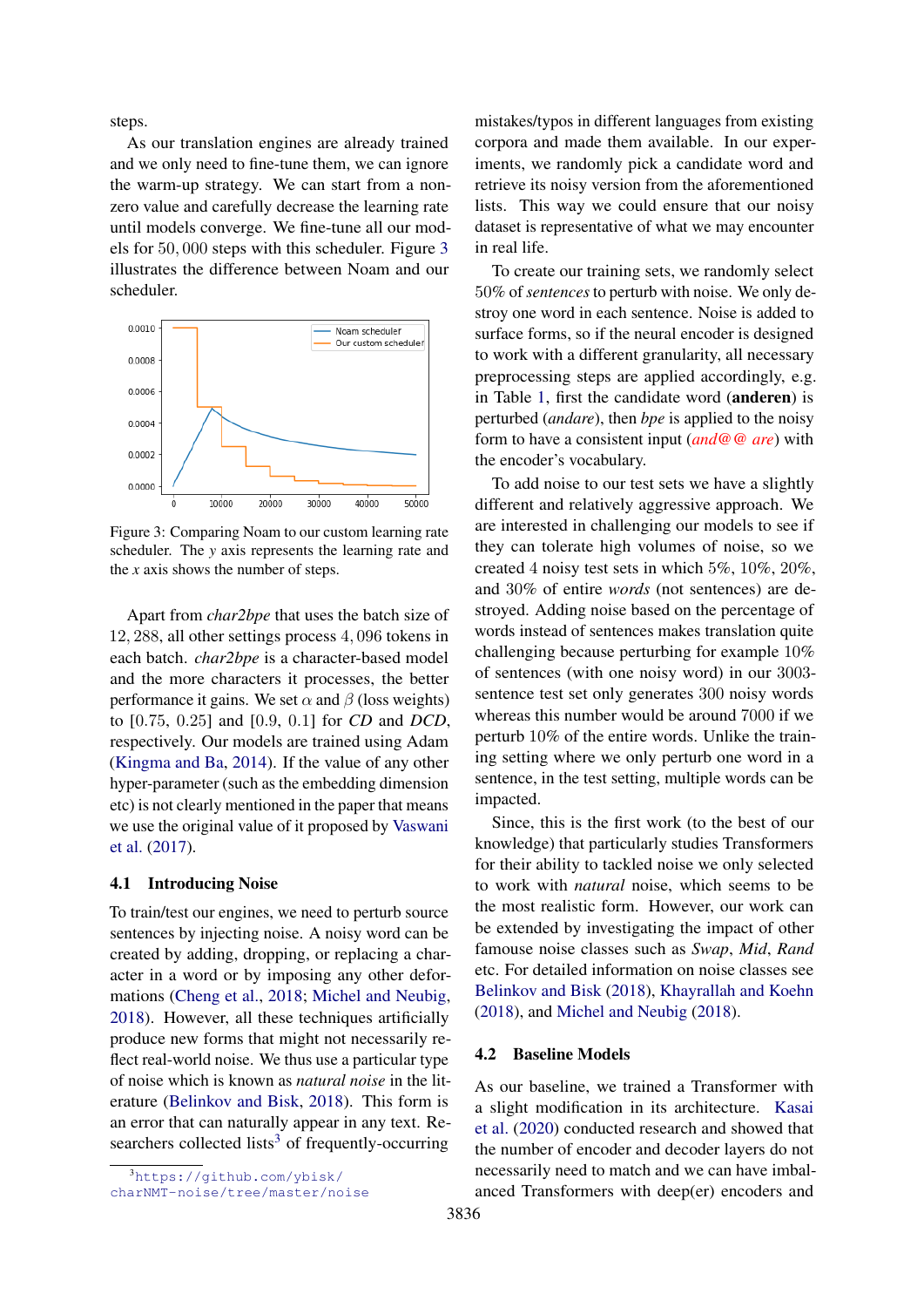<span id="page-6-1"></span>

|                     |          | $0\%$ | 5%             | $10\%$         | 20%            | $30\%$          |
|---------------------|----------|-------|----------------|----------------|----------------|-----------------|
| $En \rightarrow De$ | word2bpe | 28.48 | $22.21(-22%)$  | $17.05(-40\%)$ | $10.28(-64%)$  | $5.99(-79%)$    |
|                     | bpe2bpe  | 28.46 | $24.82(-13%)$  | $21.58(-24%)$  | 15.98 $(-44%)$ | 11.89 $(-58%)$  |
|                     | char2bpe | 26.07 | $24.23(-7%)$   | $21.84(-16%)$  | $18.37(-30\%)$ | 15.01 $(-42%)$  |
|                     | ConvT    | 25.46 | $22.55(-11\%)$ | $20.13(-21%)$  | 14.9 $(-41\%)$ | 11.29 $(-56%)$  |
| $De \rightarrow En$ | word2bpe | 25.94 | $23.28(-10\%)$ | $20.32(-22%)$  | $15.79(-39%)$  | 12.00 $(-54\%)$ |
|                     | bpe2bpe  | 28.04 | $24.87(-11\%)$ | $21.61(-23%)$  | 16.11 $(-43%)$ | 11.48 $(-59%)$  |
|                     | char2bpe | 26.59 | $25.01(-6%)$   | $22.73(-15%)$  | $19.42(-27%)$  | 15.93 $(-40\%)$ |
|                     | ConvT    | 27.08 | $24.01(-11\%)$ | $21.39(-21%)$  | 16.44 $(-39%)$ | $11.59(-57%)$   |

Table 2: BLEU scores of baseline models. Numbers inside parentheses show how much noise impacts models' performance. The first row shows the percentage of perturbed test words. *All* our encoders and decoders have 8 and 4 layers, respectively. The *char2bpe* models consumes one character at a time. The *ConvT* model consumes one word at each step but applies a convolutional operation over all characters of the word before feeding it to the first encoder layer.

shallow(er) decoders. Inspired by that work, we increased the number of encoder layers<sup>[4](#page-6-0)</sup> from  $6$ to 8 and decreased the number of decoder layers from 6 to 4. Our Transformer still has 12 layers in total, but the encoder is more powerful which is favourable in our scenario. Noise appears on the source side and we require better encoders to tackle this. Based on our experiments, the 8–4 configuration  $(T_4^8)$  is able to handle noise better than the 6–6 version and all other variants.  $\mathcal{T}_4^8$  is our baseline for all experiments and our other novel architectures are also implemented based on the 8–4 setting.

[Belinkov and Bisk](#page-8-10) [\(2018\)](#page-8-10) and [Karpukhin et al.](#page-8-8) [\(2019\)](#page-8-8) used a convolutional, character-based encoder and showed that this improves the robustness of NMT models. They tested this configuration with relatively small datasets or recurrent architectures. We adapted the same idea and equipped the Transformer model with the same convolutional module. This model, which is referred to as *ConvT* in this paper, is another baseline for our experiments. Similar to [Karpukhin et al.](#page-8-8) [\(2019\)](#page-8-8), character embeddings have 256 dimensions and the convolutional module follows the specifications of [Kim](#page-9-5) [et al.](#page-9-5) [\(2016\)](#page-9-5). Table [2](#page-6-1) summarizes our baseline results. We use the BLEU metric [\(Papineni et al.,](#page-9-12) [2002\)](#page-9-12) to compare our models. All scores are cal-culated on detokenized outputs using SacreBLEU<sup>[5](#page-6-2)</sup> [\(Post,](#page-9-13) [2018\)](#page-9-13).

As the table shows, no matter how powerful the engine is, adding even 5% noise is enough to break the model. Each segmentation scheme shows a unique behaviour. We were expecting a significant deterioration in the *word2bpe* case but for both directions it provides relatively competitive results. *bpe2bpe* seems to be the best as it gives the highest baseline where no noise is involved and shows less drop for noisy test sets. *char2bpe* has the least decline when noise is added but it should be noted that it is not able to compete with others in the absence of noise. Although its degradation is minimal, it degrades from a non-optimal baseline. *ConvT*, despite its sophisticated architecture, could not outperform *bpe2bpe* and this was expected as tuning such a network over our (relatively) large dataset (wmt-14 with 4.5M samples) could be challenging.

#### 4.3 Results for Proposed Models

In this section we report results for *word2bpe*, *bpe2bpe*, and *char2bpe* settings when used with our solutions (*TAFT*, *CD*, and *DCD*).

Table [3](#page-7-1) summarizes results related to *word2bpe*. When translating into German, *DCD* outperforms all other models where up to 10% noise is added to the test set. For extreme cases with 20% and 30% noise, *FT* is more effective. In the opposite direction, *FT* and our *TAFT* extension provide the best performance. *TAFT* also shows a very promising result for the 30% test set and even defeats the noise-free setting. The huge gap between the vanilla  $\mathcal{T}_4^8$  and engines equipped with our techniques shows the necessity of building noise-robust NMT models, specially if they are supposed to be deployed in real-world applications.

Results for *bpe2bpe* models are reported in Table [4.](#page-7-2) For the En→De direction, *CD* is superior

<span id="page-6-0"></span><sup>&</sup>lt;sup>4</sup>The original Transformer architecture [\(Vaswani et al.,](#page-9-0) [2017\)](#page-9-0) proposes 6 encoder and 6 decoder layers.

<span id="page-6-2"></span><sup>5</sup><https://github.com/mjpost/sacrebleu>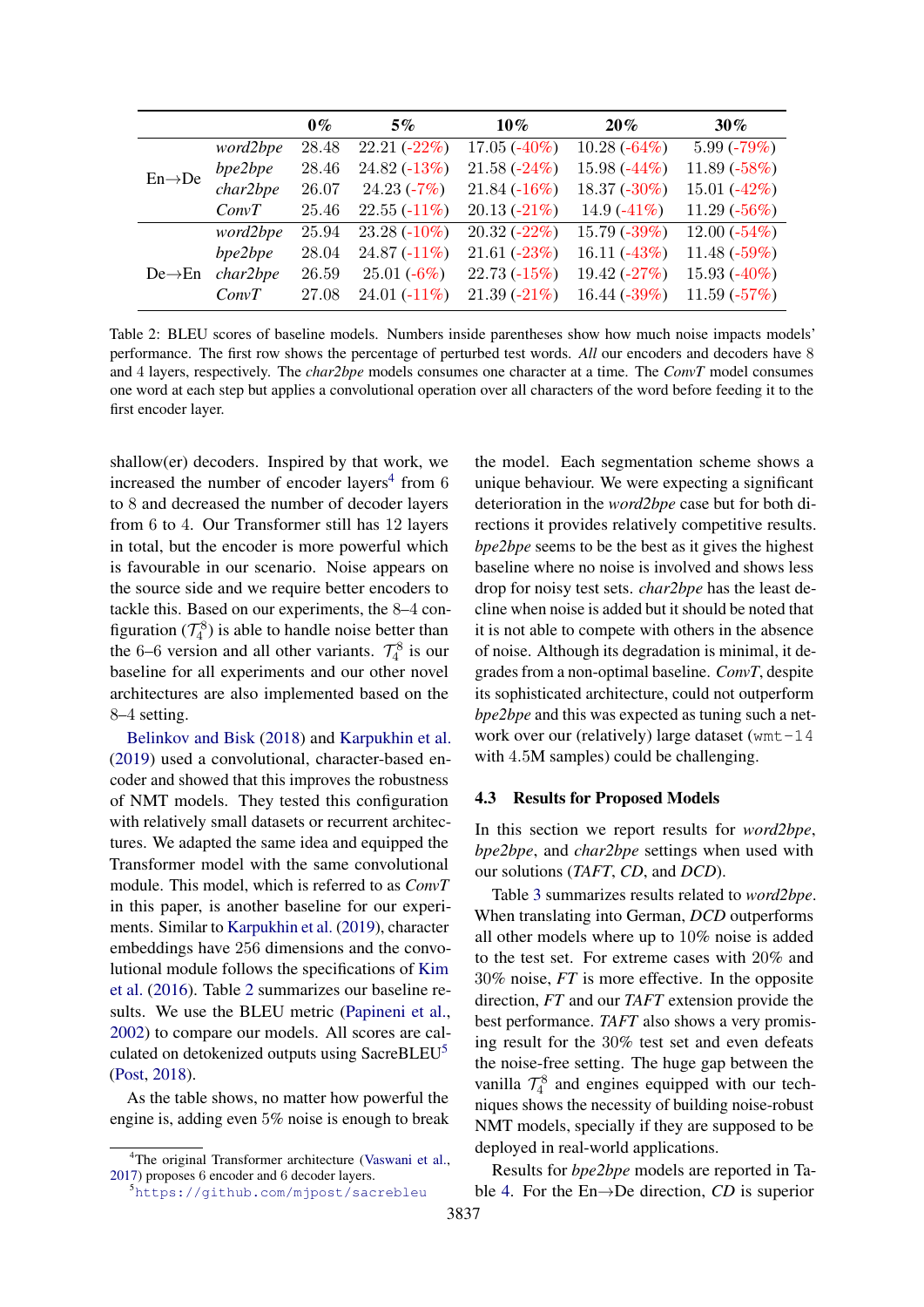<span id="page-7-1"></span>

| Model               | $0\%$ | $5\%$ | 10%   | 20%   | $30\%$ |  |
|---------------------|-------|-------|-------|-------|--------|--|
| $En \rightarrow De$ |       |       |       |       |        |  |
| $\mathcal{T}^8_4$   | 28.48 | 22.21 | 17.05 | 10.28 | 5.99   |  |
| FT                  | 29.21 | 27.15 | 25.32 | 21.93 | 17.79  |  |
| TAFT                | 29.47 | 27.33 | 25.35 | 21.33 | 17.29  |  |
| CD                  | 29.03 | 27.02 | 25.00 | 20.70 | 16.75  |  |
| DCD                 | 29.48 | 27.52 | 25.65 | 21.68 | 17.76  |  |
| $De \rightarrow En$ |       |       |       |       |        |  |
| $\mathcal{T}^8_4$   | 25.94 | 23.28 | 20.32 | 15.79 | 12.00  |  |
| FT.                 | 27.16 | 26.96 | 26.69 | 26.16 | 25.83  |  |
| <i>TAFT</i>         | 27.00 | 26.87 | 26.84 | 26.27 | 26.08  |  |
| CD                  | 27.1  | 26.83 | 26.61 | 26.04 | 25.57  |  |
| DCD                 | 27.06 | 26.86 | 26.83 | 26.13 | 26.03  |  |

Table 3: *word2bpe* results.  $\mathcal{T}_4^8$  is a Transformer with 8 encoder and 4 decoder layers. Boldfaced numbers are the best scores of each column.

for all test sets, and this indicates that a loss function over a *bpe*-based encoder could remarkably increase robustness. We observe a similar trend in the previous experiment for the De→En direction. *DCD* is also quite successful when test sets are fairly noisy. It seems *bpe*-based Transformers benefit a lot from multi-tasking since both *TAFT* and *DCD* force the decoder to perform a second task in addition to translation.

<span id="page-7-2"></span>

| Model                     | $0\%$ | 5%    | 10%   | 20%   | $30\%$ |  |
|---------------------------|-------|-------|-------|-------|--------|--|
| $En \rightarrow De$       |       |       |       |       |        |  |
| $\mathcal{T}_4^{\bar{8}}$ | 28.46 | 24.82 | 21.58 | 15.98 | 11.89  |  |
| FT.                       | 28.8  | 27.95 | 27.01 | 24.6  | 21.84  |  |
| <i>TAFT</i>               | 28.96 | 28.03 | 26.65 | 24.02 | 21.16  |  |
| CD                        | 29.49 | 28.51 | 27.68 | 25.27 | 22.63  |  |
| DCD                       | 28.91 | 28.02 | 26.89 | 24.37 | 21.47  |  |
| $De \rightarrow En$       |       |       |       |       |        |  |
| $\mathcal{T}^{\bar{8}}_4$ | 28.04 | 24.87 | 21.61 | 16.11 | 11.48  |  |
| FT                        | 28.46 | 28.4  | 28.22 | 27.83 | 27.51  |  |
| <b>TAFT</b>               | 28.73 | 28.53 | 28.51 | 27.93 | 27.63  |  |
| CD                        | 28.52 | 28.42 | 28.25 | 27.84 | 27.50  |  |
| DCD                       | 28.65 | 28.49 | 28.4  | 27.98 | 27.65  |  |

Table 4: *bpe2bpe* results.

Finally, we summarize results of *char2bpe* models in Table [5.](#page-7-3) Trends for this set of experiments are relatively consistent with previous ones. For the En→De direction, the best result on average is delivered by *CD* but *DCD* also shows comparable performance. For the opposite direction, *TAFT* and

<span id="page-7-3"></span>

| <b>Model</b>                 | $0\%$ | 5%    | 10%   | 20%   | $30\%$ |  |
|------------------------------|-------|-------|-------|-------|--------|--|
| $En \rightarrow De$          |       |       |       |       |        |  |
| $\overline{\mathcal{T}^8_4}$ | 26.07 | 24.23 | 21.84 | 18.37 | 15.01  |  |
| ConvT                        | 25.46 | 22.55 | 20.13 | 14.9  | 11.29  |  |
| FT                           | 27.24 | 26.50 | 25.92 | 24.51 | 23.36  |  |
| TAFT                         | 27.11 | 26.41 | 25.56 | 23.90 | 22.14  |  |
| CD                           | 27.29 | 26.5  | 26.05 | 24.71 | 23.37  |  |
| DCD                          | 27.2  | 26.73 | 25.88 | 24.58 | 23.12  |  |
| $De \rightarrow En$          |       |       |       |       |        |  |
| $\mathcal{T}^8_4$            | 26.59 | 25.01 | 22.73 | 19.42 | 15.93  |  |
| ConvT                        | 27.08 | 24.01 | 21.39 | 16.44 | 11.59  |  |
| FT                           | 27.31 | 27.14 | 27.07 | 26.83 | 26.49  |  |
| TAFT                         | 27.64 | 27.52 | 27.32 | 26.95 | 26.53  |  |
| CD                           | 27.26 | 27.15 | 26.89 | 26.78 | 26.4   |  |
| DCD                          | 27.71 | 27.52 | 27.45 | 27.06 | 26.78  |  |

Table 5: *char2bpe* results. *ConvT* is added as additional baseline as encoders rely on characters.

*DCD* are better choices and multi-tasking again shows its impact. Because *char2bpe* is a characterbased model we also added results from *ConvT* as another baseline to study if the convolutional operation can mitigate the problem and handle noise better. Experimental results demonstrate that there is no need for such a complex configuration and our techniques can train high-quality engines.

# <span id="page-7-0"></span>5 Conclusion and Future work

In this paper, we studied the problem of noise in the context of NMT and particularly focused on Transformers. We proposed three novel techniques to augment data and change the training procedure as well as the neural architecture. Experimental results show that our techniques can protect NMT engines from noise. Our models only affect the training phase and do not add any overhead in terms of space and/or time complexities at inference time. The findings of our research can be summarized as follows:

- There is no clear winner among our proposed models. Each approach has its own strength and should be adapted with respect to the problem.
- *FT* and *TAFT* are data-driven techniques and can be applied to existing translation models with minimal effort.
- *CD* and *DCD* require some modifications in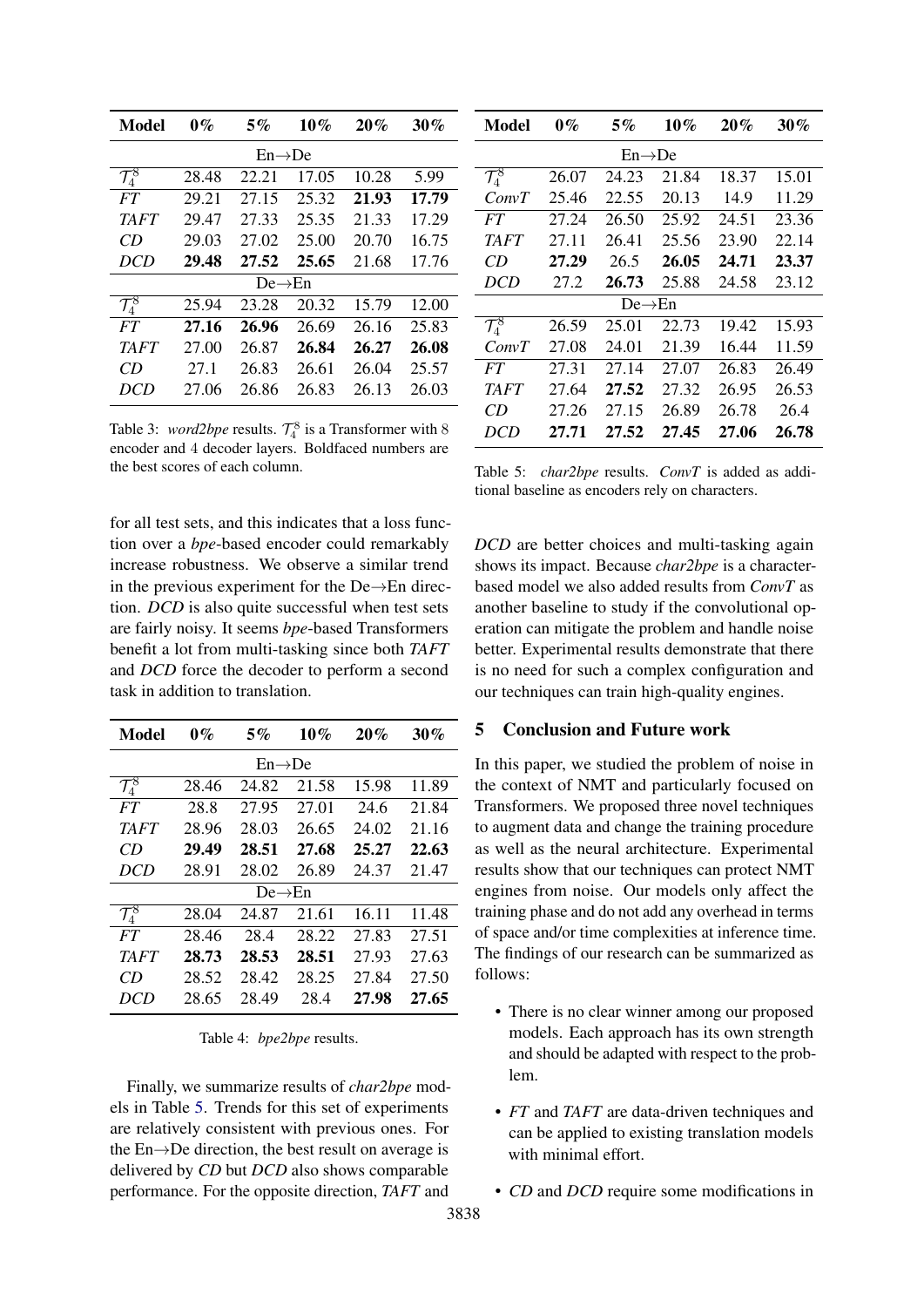the neural architecture but they are able to provide promising results.

• Multi-tasking was quite useful in this scenario and it seems Transformers benefit a lot when their decoder is informed about source-side noise.

In this research, we ran an extensive number of experiments in order to find the best configuration of each model and optimize hyper-parameters, but there still exist some unexplored topics/areas. In our future work, we are planning to experiment with other language pairs with different morphological and grammatical structures.We are also interested in studying other noise classes. We could only afford to work with one class and we selected natural noise as we find it more realistic among others, but this work can be extended to other noise classes. Finally, our models are not unique to Transformer and NMT. We aim to evaluate them in other language processing/understanding tasks with other architectures.

## Acknowledgements

We would like to thank our anonymous reviewers as well as Mehdi Rezagholizadeh and Yimeng Wu for their valuable comments and feedback.

## References

- <span id="page-8-10"></span>Yonatan Belinkov and Yonatan Bisk. 2018. [Synthetic](https://openreview.net/forum?id=BJ8vJebC-) [and natural noise both break neural machine transla](https://openreview.net/forum?id=BJ8vJebC-)[tion.](https://openreview.net/forum?id=BJ8vJebC-) In *International Conference on Learning Representations*.
- <span id="page-8-4"></span>Alexandre Berard, Ioan Calapodescu, and Claude Roux. 2019. Naver labs Europe's systems for the WMT19 machine translation robustness task. In *Proceedings of the Fourth Conference on Machine Translation*. Association for Computational Linguistics.
- <span id="page-8-7"></span>Yong Cheng, Lu Jiang, and Wolfgang Macherey. 2019. [Robust neural machine translation with doubly ad](https://doi.org/10.18653/v1/P19-1425)[versarial inputs.](https://doi.org/10.18653/v1/P19-1425) In *Proceedings of the 57th Annual Meeting of the Association for Computational Linguistics*, pages 4324–4333, Florence, Italy. Association for Computational Linguistics.
- <span id="page-8-9"></span>Yong Cheng, Zhaopeng Tu, Fandong Meng, Junjie Zhai, and Yang Liu. 2018. [Towards robust neural](https://doi.org/10.18653/v1/P18-1163) [machine translation.](https://doi.org/10.18653/v1/P18-1163) In *Proceedings of the 56th Annual Meeting of the Association for Computational Linguistics (Volume 1: Long Papers)*, pages 1756– 1766, Melbourne, Australia. Association for Computational Linguistics.
- <span id="page-8-0"></span>Kyunghyun Cho, Bart van Merriënboer, Dzmitry Bahdanau, and Yoshua Bengio. 2014a. [On the proper](https://doi.org/10.3115/v1/W14-4012)[ties of neural machine translation: Encoder–decoder](https://doi.org/10.3115/v1/W14-4012) [approaches.](https://doi.org/10.3115/v1/W14-4012) In *Proceedings of SSST-8, Eighth Workshop on Syntax, Semantics and Structure in Statistical Translation*, pages 103–111, Doha, Qatar. Association for Computational Linguistics.
- <span id="page-8-1"></span>Kyunghyun Cho, Bart van Merriënboer, Caglar Gulcehre, Dzmitry Bahdanau, Fethi Bougares, Holger Schwenk, and Yoshua Bengio. 2014b. [Learning](https://doi.org/10.3115/v1/D14-1179) [phrase representations using RNN encoder–decoder](https://doi.org/10.3115/v1/D14-1179) [for statistical machine translation.](https://doi.org/10.3115/v1/D14-1179) In *Proceedings of the 2014 Conference on Empirical Methods in Natural Language Processing (EMNLP)*, pages 1724– 1734, Doha, Qatar. Association for Computational Linguistics.
- <span id="page-8-5"></span>Raj Dabre and Eiichiro Sumita. 2019. [NICT's su](https://doi.org/10.18653/v1/W19-5362)[pervised neural machine translation systems for the](https://doi.org/10.18653/v1/W19-5362) [WMT19 translation robustness task.](https://doi.org/10.18653/v1/W19-5362) In *Proceedings of the Fourth Conference on Machine Translation (Volume 2: Shared Task Papers, Day 1)*, pages 533– 536, Florence, Italy. Association for Computational Linguistics.
- <span id="page-8-11"></span>J. Devlin, Ming-Wei Chang, Kenton Lee, and Kristina Toutanova. 2019. Bert: Pre-training of deep bidirectional transformers for language understanding. In *NAACL-HLT*.
- <span id="page-8-3"></span>Jonas Gehring, Michael Auli, David Grangier, and Yann Dauphin. 2017. [A convolutional encoder](https://doi.org/10.18653/v1/P17-1012) [model for neural machine translation.](https://doi.org/10.18653/v1/P17-1012) In *Proceedings of the 55th Annual Meeting of the Association for Computational Linguistics (Volume 1: Long Papers)*, pages 123–135, Vancouver, Canada. Association for Computational Linguistics.
- <span id="page-8-6"></span>Jindřich Helcl, Jindřich Libovický, and Martin Popel. 2019. CUNI system for the WMT19 robustness task. In *Proceedings of the Fourth Conference on Machine Translation*. Association for Computational Linguistics.
- <span id="page-8-2"></span>Nal Kalchbrenner, Edward Grefenstette, and Phil Blunsom. 2014. A convolutional neural network for modelling sentences. In *Proceedings of the 52nd Annual Meeting of the Association for Computational Linguistics*. Association for Computational Linguistics.
- <span id="page-8-8"></span>Vladimir Karpukhin, Omer Levy, Jacob Eisenstein, and Marjan Ghazvininejad. 2019. [Training on synthetic](https://doi.org/10.18653/v1/D19-5506) [noise improves robustness to natural noise in ma](https://doi.org/10.18653/v1/D19-5506)[chine translation.](https://doi.org/10.18653/v1/D19-5506) In *Proceedings of the 5th Workshop on Noisy User-generated Text (W-NUT 2019)*, pages 42–47, Hong Kong, China. Association for Computational Linguistics.
- <span id="page-8-12"></span>Jungo Kasai, Nikolaos Pappas, Hao Peng, James Cross, and Noah A Smith. 2020. Deep encoder, shallow decoder: Reevaluating the speed-quality tradeoff in machine translation. *arXiv preprint arXiv:2006.10369*.